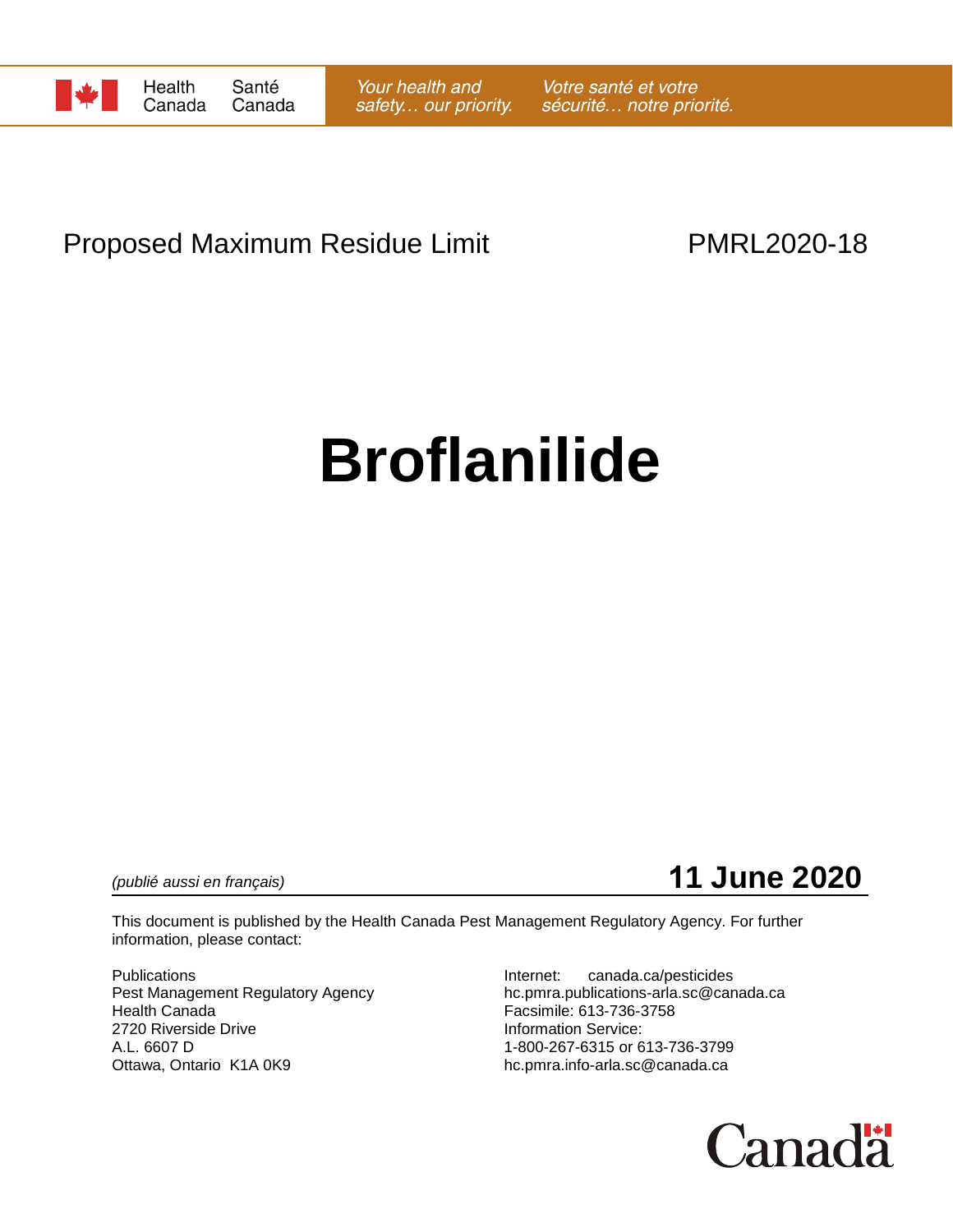ISSN: 1925-0835 (print) 1925-0843 (online)

Catalogue number: H113-24/2020-18E (print version) H113-24/2020-18E-PDF (PDF version)

#### **© Her Majesty the Queen in Right of Canada, as represented by the Minister of Health Canada, 2020**

All rights reserved. No part of this information (publication or product) may be reproduced or transmitted in any form or by any means, electronic, mechanical, photocopying, recording or otherwise, or stored in a retrieval system, without prior written permission of Health Canada, Ottawa, Ontario K1A 0K9.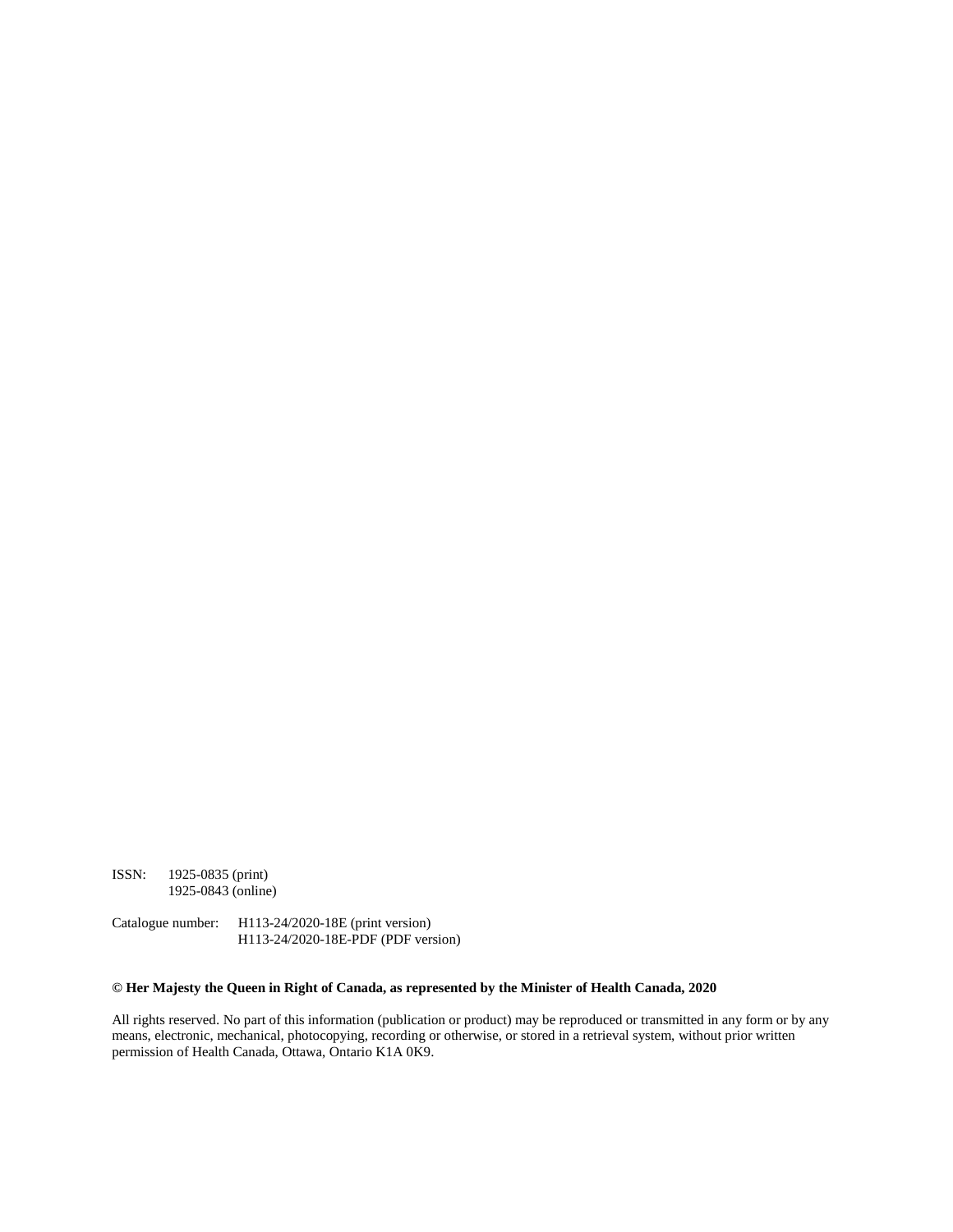Under the authority of the *[Pest Control Products Act](http://laws-lois.justice.gc.ca/eng/acts/P-9.01/)*, Health Canada's Pest Management Regulatory Agency (PMRA) has received applications to register technical grade broflanilide and the end-use products Cimegra, Teraxxa and Teraxxa F4 for use in Canada on potato, corn (all types) and small grains.

The evaluation of these broflanilide applications indicated that the end-use products have value, and the human health and environmental risks associated with their proposed uses are acceptable. Details regarding these applications can be found in [Proposed Registration Decision](https://www.canada.ca/en/health-canada/services/consumer-product-safety/pesticides-pest-management/public/consultations.html)  [PRD2020-06,](https://www.canada.ca/en/health-canada/services/consumer-product-safety/pesticides-pest-management/public/consultations.html) *Broflanilide*, posted to the Canada.ca website on 11 June 2020.

Before registering a pesticide for food use in Canada, the PMRA must determine the quantity of residues that are likely to remain in or on the food when the pesticide is used according to label directions and that such residues will not be a concern to human health. This quantity is then legally specified as a maximum residue limit (MRL). An MRL applies to the identified raw agricultural food commodity as well as to any processed food product that contains it, except where separate MRLs are specified for the raw agricultural commodity and a processed product made from it.

In addition, the PMRA is proposing to specify MRLs for broflanilide on amaranth grain, annual canarygrass seeds, cañihua seeds, chia seeds, cram-cram seeds, huauzontle grain, quinoa, teff grain, wheat spelt grain, and all other food commodities (other than those listed in this PMRL) to permit the import and sale of food containing such residues. The PMRA has determined the quantity of residues that are likely to remain in or on the imported commodities when broflanilide is used according to label directions in the exporting country, and that such residues will not be a concern to human health. Details regarding the proposed MRLs on imported commodities can also be found in PRD2020-06.

Consultation on the proposed MRLs for broflanilide is being conducted via PRD2020-06. Information regarding the proposed MRLs can be found in Sections 3.5 and 7.1. Supporting field trial residue data are also provided in the PRD. The PMRA invites the public to submit written comments on the proposed MRLs for broflanilide in accordance with the guidance found in PRD2020-06.

To comply with Canada's international trade obligations, consultation on the proposed MRLs is also being conducted internationally by notifying the [World Trade Organization,](http://www.wto.org/) as coordinated by [Canada's Notification Authority and Enquiry Point.](http://www.international.gc.ca/trade-agreements-accords-commerciaux/wto-omc/enquiry.aspx?lang=eng)

The proposed MRLs for broflanilide are as follows.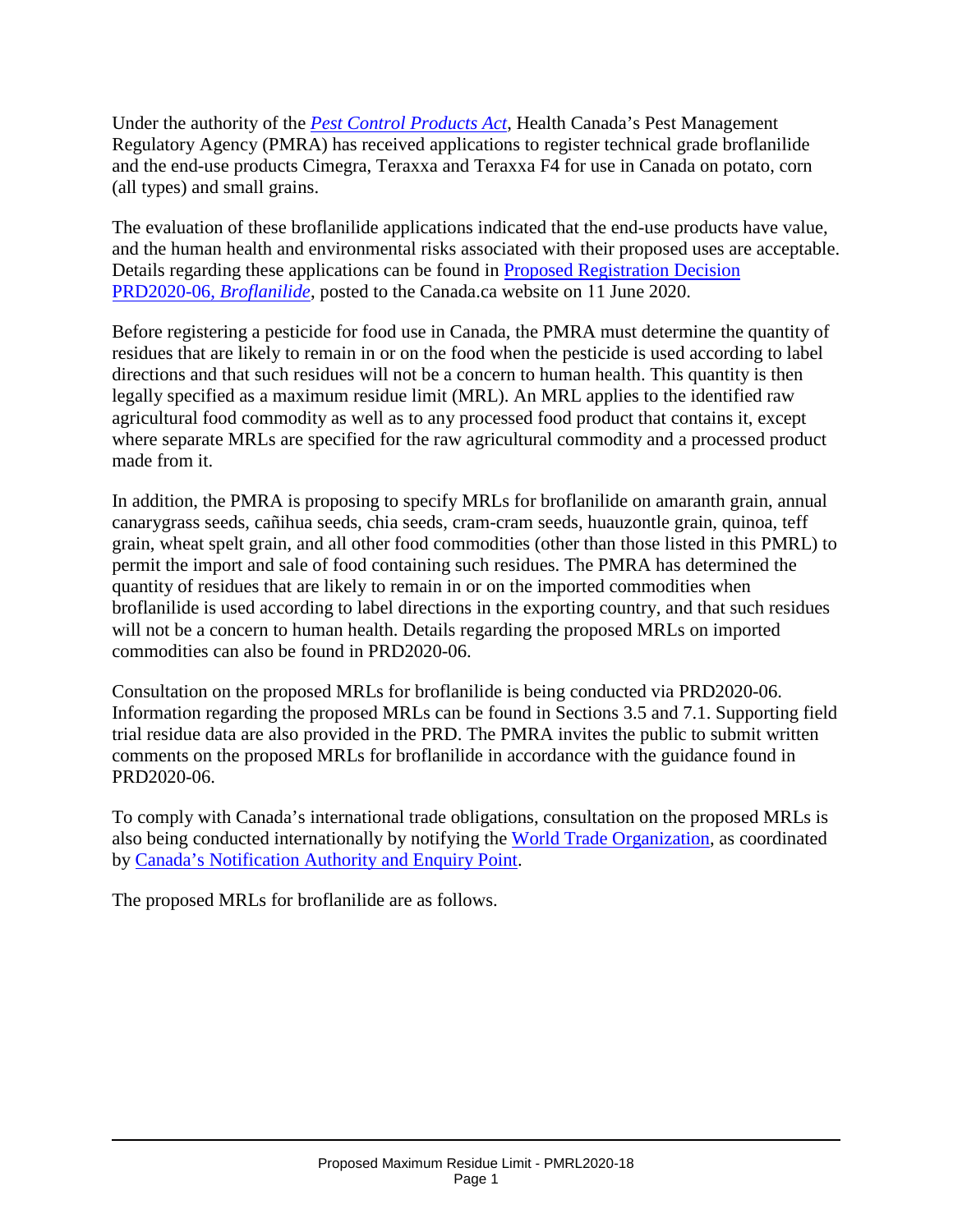| <b>Common</b><br><b>Name</b> | <b>Residue Definition</b>                                                                                                                                                                                                                                                                                                            | <b>MRL</b><br>$(ppm)^1$ | <b>Food Commodity</b>                                                                                                                                                                                                                 |
|------------------------------|--------------------------------------------------------------------------------------------------------------------------------------------------------------------------------------------------------------------------------------------------------------------------------------------------------------------------------------|-------------------------|---------------------------------------------------------------------------------------------------------------------------------------------------------------------------------------------------------------------------------------|
| <b>Broflanilide</b>          | 3-(benzoylmethylamino)-N-[2-bromo-4-<br>[1,2,2,2-tetrafluoro-1-(trifluoromethyl)ethyl]-6-<br>(trifluoromethyl)phenyl]-2-fluorobenzamide                                                                                                                                                                                              | 0.04                    | Tuberous and corm<br>vegetables (crop<br>subgroup $1C$ )                                                                                                                                                                              |
|                              |                                                                                                                                                                                                                                                                                                                                      | 0.01                    | Cereal grains (crop<br>group 15, except<br>rice and wild rice),<br>amaranth grain,<br>annual canarygrass<br>seeds, cañihua<br>seeds, chia seeds,<br>cram-cram seeds,<br>huauzontle grain,<br>quinoa, teff grain,<br>wheat spelt grain |
|                              |                                                                                                                                                                                                                                                                                                                                      | 0.01                    | Food commodities<br>(other than those<br>listed in this item)                                                                                                                                                                         |
|                              | 3-(benzoylmethylamino)-N-[2-bromo-4-<br>[1,2,2,2-tetrafluoro-1-(trifluoromethyl)ethyl]-6-<br>(trifluoromethyl)phenyl]-2-fluorobenzamide<br>and the metabolite 3-(benzoylamino)-N-[2-<br>bromo-4- $(1,1,1,2,3,3,3)$ -heptafluoropropan-2-<br>yl)-6-(trifluoromethyl)phenyl]-2-<br>fluorobenzamide, expressed at parent<br>equivalents | 0.02                    | Eggs; fat, meat, and<br>meat byproducts of<br>cattle, goats, hogs,<br>horses, poultry and<br>sheep; milk                                                                                                                              |

**Table 1 Proposed Maximum Residue Limits for Broflanilide**

 $\frac{1}{\text{ppm}}$  = parts per million

MRLs are proposed for each commodity included in the listed crop groupings in accordance with the [Residue Chemistry Crop Groups](https://www.canada.ca/en/health-canada/services/consumer-product-safety/pesticides-pest-management/public/protecting-your-health-environment/pesticides-food/residue-chemistry-crop-groups.html) webpage in the Pesticides section of the Canada.ca website.

MRLs established in Canada may be found using the [Maximum Residue Limit Database](http://pr-rp.hc-sc.gc.ca/mrl-lrm/index-eng.php) on the [Maximum Residue Limits for Pesticides](https://www.canada.ca/en/health-canada/services/consumer-product-safety/pesticides-pest-management/public/protecting-your-health-environment/pesticides-food/maximum-residue-limits-pesticides.html) webpage. The database allows users to search for established MRLs, regulated under the *Pest Control Products Act*, both for pesticides or for food commodities.

### **International Situation and Trade Implications**

Broflanilide is a new active ingredient that is concurrently being registered in Canada and the United States. The MRLs proposed for broflanilide in Canada are the same as corresponding tolerances to be promulgated in the United States.